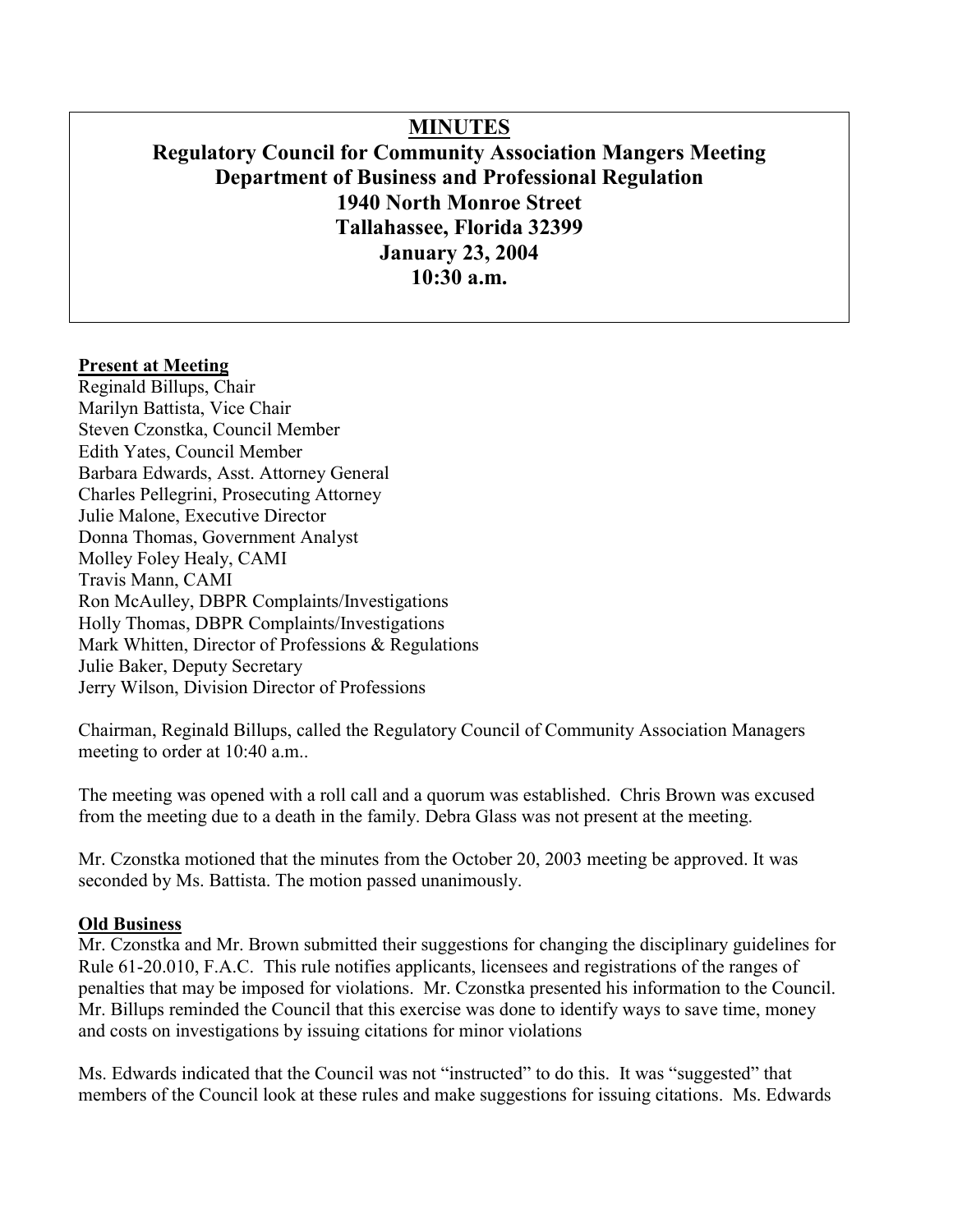reviewed Rule 61-20.503, F.A.C which states that, "all licensees and registrants shall adhere to the following provisions and standards of professional conduct, and such provisions and standards shall be deemed automatically incorporated, as duties of all licensees and registrants, into any written or oral agreement for the rendition of community association management services, the violation of which shall constitute gross misconduct or gross negligence:"

Ms. Edwards indicated that some of the things listed Rule 61-20.503, F.A.C. had to do with financial matters or failure to maintain records; and some of the things considered in the rule as gross misconduct has been listed as things to get a citation for the first offense. She explained that she did not think that this is an appropriate response to gross misconduct.

She further invoked that the Council should not focus on Rule 61-20.503, F.A.C., but rather look at Rule 61-20.001, F.A.C. and Rule 61-20.002, FA.C. She stated that these rules required major changes and that the Council should start at the beginning and work through the rules slowly getting a better feel of what might be considered a minor violation.

Mr. Billups proposed that the review of the Rules be tabled and approached more delicately as there are many rules that may need to change or improve. Mr. Czonstka moved that the discussion of draft changes for Rule 61-20.010, F.A.C. be tabled. The motion was seconded by Ms. Battista and passed unanimously.

# **Executive Directors Report**

Ms. Malone explained that the new contract with the professional testing vendor has decreased the computer-based examination cost per hour from \$13 to \$9 per hour. Ms. Malone stated that the Council shift the difference in the decrease paid to the vendor, instead be paid to the department for both exam and re-exam. The fee adjustment would require a rule change. It was determined that the fee would be an increase to the department from \$61 to \$73 for exam application and a decrease to the vendor from \$39 to \$27 for administering the exam. Ms. Yates moved to have Counsel write the rule for approval and present it at the next meeting. It was seconded by Ms. Battista and passed unanimously.

Ms. Battista expressed concerns regarding special assessments and if there is a rule to cite when discussing it. Mr. Pellegrini cited Section 455.219(2), F.S. as a reference.

Ms. Edwards reported on Section 455.2235 (5), F.S. on mediation. She informed the Council that according to Section 455.2235 (5), F.S. they do not have the authority to adopt rules designating which violations are appropriate for resolution by mediation. She informed the Council that the department has the power to do this by itself. Ms. Yates asked for a copy of the rules that governs the Council on mediation. Ms. Malone indicated that she would provide a copy to the Council.

#### **Board Counsel Report**

Ms. Edwards reported that the change to Rule 61-20.504, F.A.C. for background check fees have been adopted. Ms. Edwards provided the drafted language for Rule 61-20.0025, F.A.C. concerning renewal for spouses of members of the armed forces. Ms. Battista made a motion to approve the change and Mr. Czonstka seconded it. The motion passed unanimously.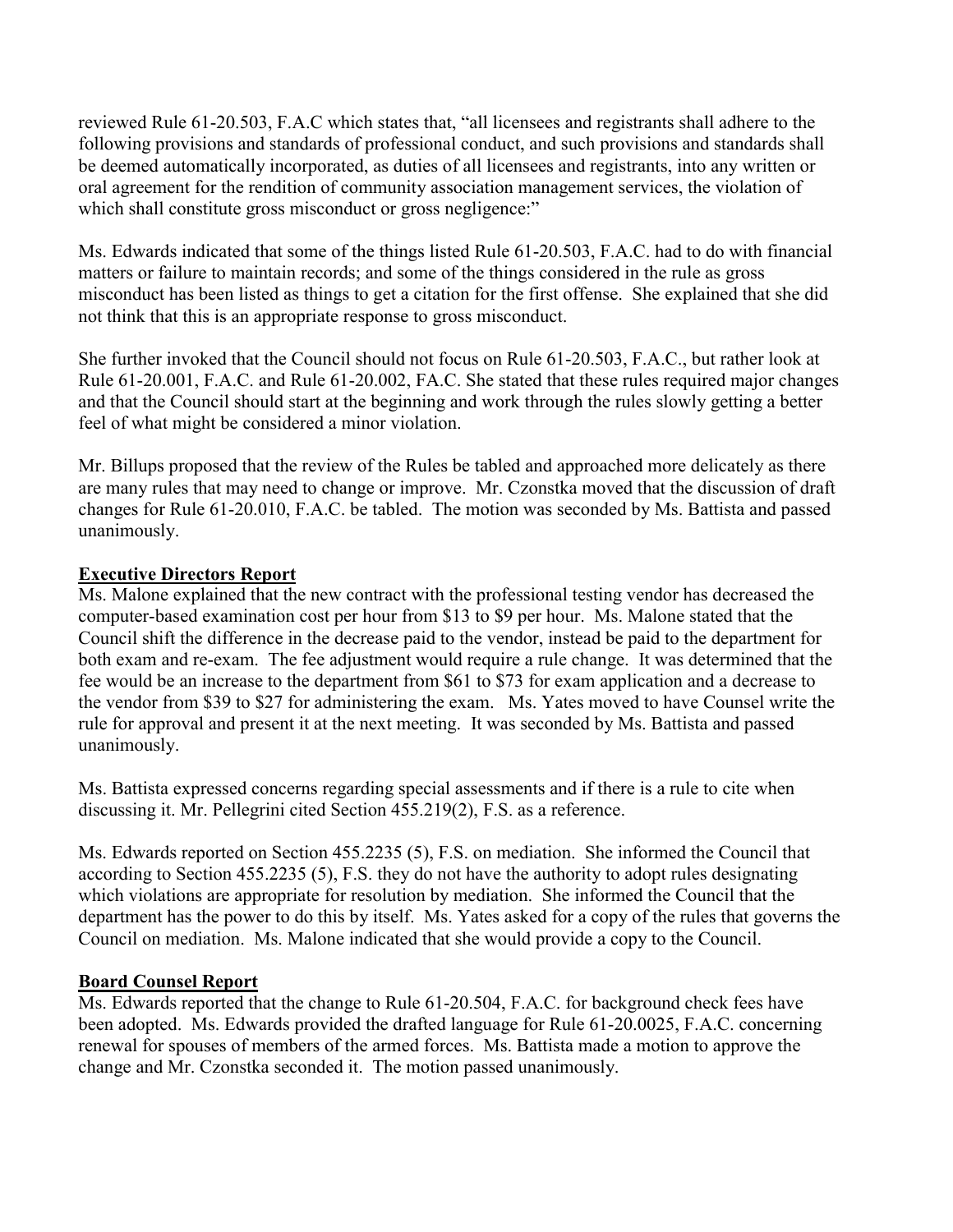Ms. Edwards proceeded to handout changes to Rule 61-20.002, F.A.C concerning the re-write of the expiration and renewal of manager's license. Ms. Malone expressed concerns regarding this handout as she had not had an opportunity to review it before it was presented to the Council and neither were the handouts included as part of the agenda. Ms. Malone requested that time be allowed for the department to review the rule changes and that they will be available for perusal at the next meeting. It was also noted that suggested rule changes by Ms. Edwards to Rule 61-20.001, F.A.C. re-writing for licensing procedures would be tabled until the next meeting. Ms. Edwards provided a copy of the suggested changes to Rule of 61-20.001, F.A.C. to Ms. Malone & Mrs. Salters-Thomas for review.

# **Department Attorney Report**

Mr. Pellegrini provided a report on discipline activity as noted in the agenda. There are currently 34 discipline cases; eleven (11) cases are in legal, five (5) cases are awaiting outside action/expert report; six (6) cases are administrative complaints; one (1) for informal hearing/default; two (2) for informal hearing/stipulation; four (4) formal hearings have been requested; and five (5) are awaiting final orders. He also indicated that DOAH Case 03-2462PL, Christian M. Restauri final order is before the Secretary for signature.

# **Chairman's Report**

Mr. Billups provided a report on a meeting with COCO, which is a gathering point for all of the CAM associations in the state of Florida. He indicated that there were about seven organizations represented at the meeting. He reported that the proposed legislation for the coming session was provided by Mark Benson of Florida Community Association Managers Alliance. Mr. Billups informed the Council that none of the groups present supported the legislation because there were too many other issues included and that this Council wanted to primarily focus on a fee increase to sustain regulation of the profession of community association managers.

Ms. Malone stated that she had requested that The Florida Community Association's Manager's Alliance mail each Council member a copy of the proposed legislation.

A discussion ensued on the licensing of community association management companies. It was a consensus among the Council that community association management companies should be licensed. Mr. Billups indicated that he would provide Ms. Edwards and Ms. Malone a copy of the old legislation that was drafted in regards to this issue. This information will be included in the next agenda.

# **Public Comments**

Molley Foley-Healy, Vice President of Government in Public Affairs for Community Associations Institute addressed the Council. She indicated that Community Association Institute and the National Board of Certification for Community Association Mangers does not support the deregulation of CAM's in Florida. She addressed the Mark Benson Bill, first indicating that key members of the Senate and the House said that they would see any fee increase as a tax. She expressed interest in regards to ways that CAI can work with the Council to ensure the continued regulation of CAM's in Florida.